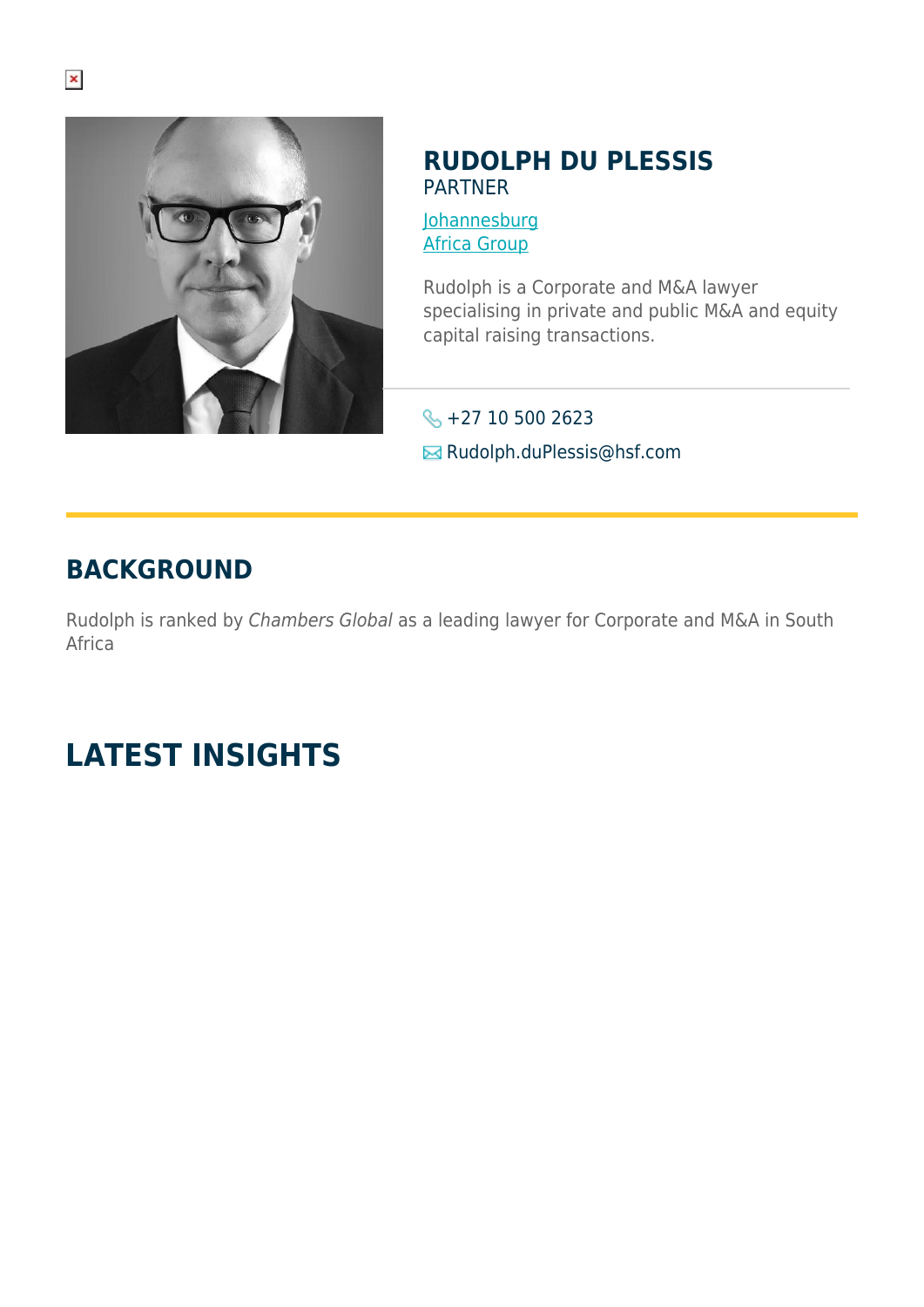## **KEY SERVICES**

#### **KEY SECTORS**

**Corporate** Mergers and Acquisitions Technology, Media and Telecommunications Mining

### **EXPERIENCE**

Based in Johannesburg, Rudolph is a well-established and respected practitioner in the South African M&A market. The last 10 years of his practice has seen a split between domestic work for South African clients, work for multinationals investing in South Africa and Sub-Saharan work for domestic and multinational clients. Rudolph advises a number of JSE listed companies on corporate governance and the South African Companies Act.

He also has particular expertise in cross-border M&A transactions and regularly advises foreign companies on investment in South Africa. In this regard Rudolph has acted for various multi-nationals in transactions in South Africa and elsewhere in Africa.

Rudolph's experience includes advising: